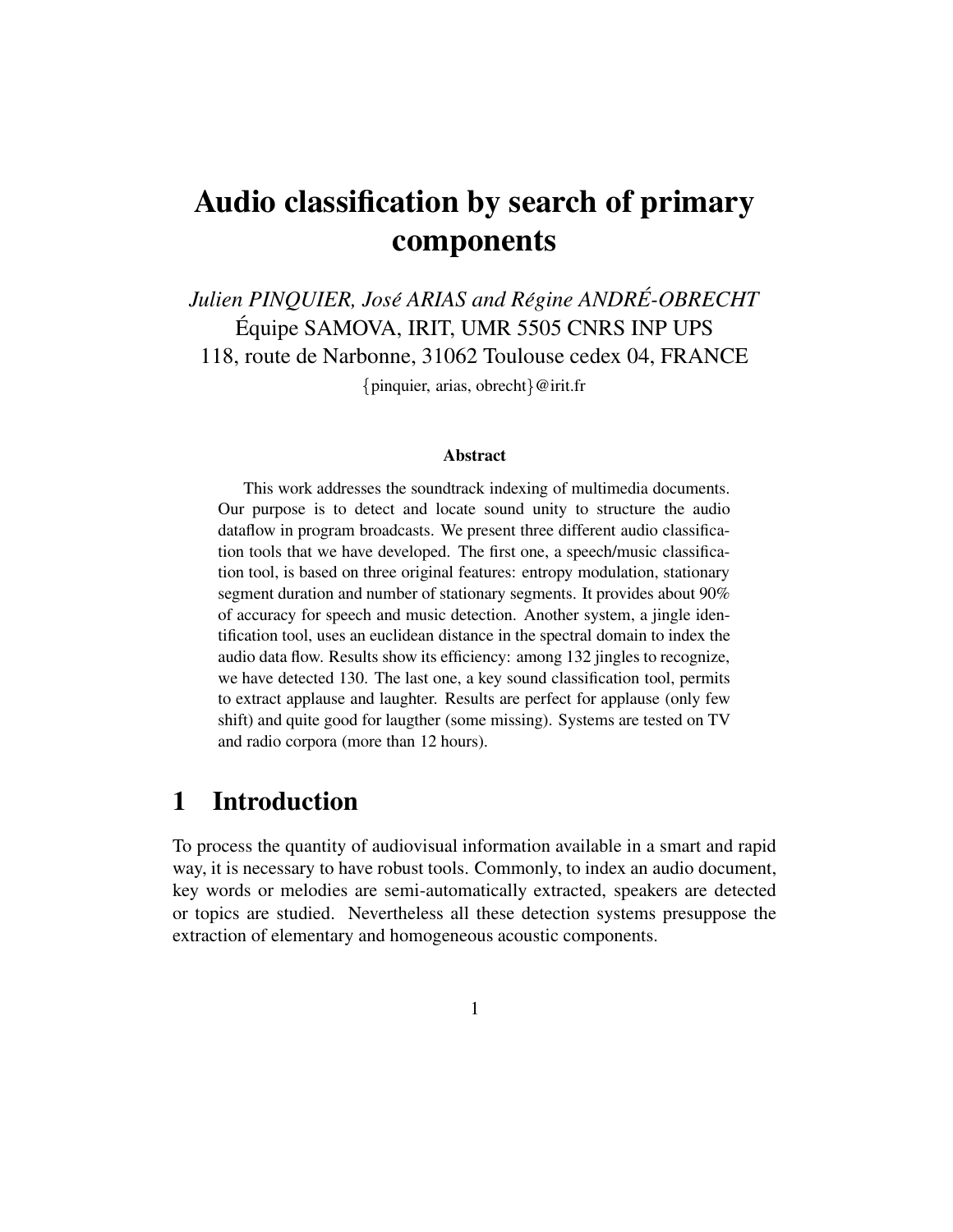In most studies, the first partionning in audio indexing task consists on speech/music discrimination. We observe two tendencies. On one hand, the musician community that gives greater importance to features which increase a binary discrimination: for example, the zero crossing rate and the spectral centroid are used to separate voiced speech from other sounds  $[1]$ , the variation of the spectrum magnitude attempts to detect harmonic continuity [2]. On the other hand, the automatic speech processing community that prefers cepstral analysis [3]. Two concurrent classification frameworks are usually investigated : the Gaussian Mixture Model (GMM) framework and the k-nearest-neighbors one [4].

In this paper, we present a system able to detect these two basic components (speech and music) with an equal performance and we explore other prior partionning. It consists in detecting pertinent key sounds (like applause, laughter or jingles). There is no intention to do a topic segmentation task [5], but the purpose is to propose an audio macro-segmentation by finding the temporal structure of broadcast program. When we say "jingle", we mean a redundant audio part of few seconds (about three seconds in our collection). In audio documents like TV or radio broadcasting, they are used to announce the beginning and the end of a segment: weather report, news and adverts. In [6], jingle detection appears as an interesting way to audiovisual classification.

This paper is divided into four parts. First, we describe our speech/music classification system and in particular three original parameters: entropy modulation, stationary segment duration and number of segments. Then, we present our jingle classification system that permits to detect and identify any reference jingle on an audio source. After, two key sounds (applause and laughter) are extracted with use of spectral coefficients. The modeling is based on a GMM. Finally, we perform, for each system, test experiments on TV and radio documents (more than 12 hours).

### **2 Speech/Music classification system**

This system results of the fusion of two detection subsystems: speech detection and music detection (figure 1). For the speech detection, we have used entropy modulation and 4 Hz modulation energy and for music, number of segments and segment duration. For each classifier, we propose a statistical model. The decision is made regarding to the maximum likelihood criterion (scores). Finally, we have two classifications for each second of input signal: the speech/non-speech one and the music/non-music one.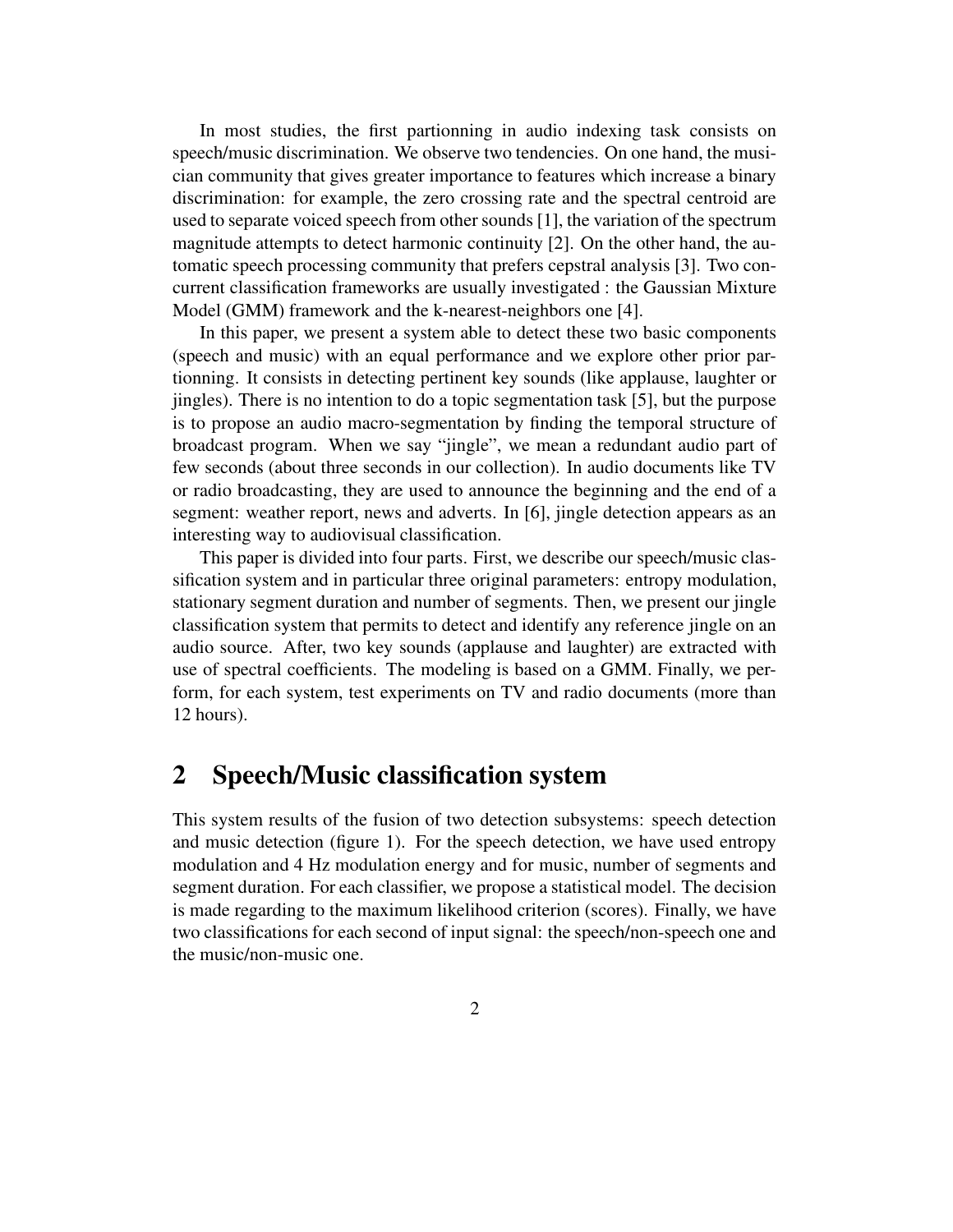

Figure 1: Speech/Music classification system.

### **2.1 Original features**

These features are more detailed in [7].

• 4 Hz modulation energy

Speech signal has a characteristic energy modulation peak around the 4 Hz syllabic rate [8]. Speech carries more modulation energy than music.

• Entropy modulation

Music appears to be more "ordered" than speech considering observations of both signals and spectrograms. To measure this "disorder", we evaluate a feature based on signal entropy ( $H = \sum_{i=1}^{k} -p_i log_2 p_i$ , with  $p_i$ =probability of event *i*). Entropy modulation is higher for speech than for music.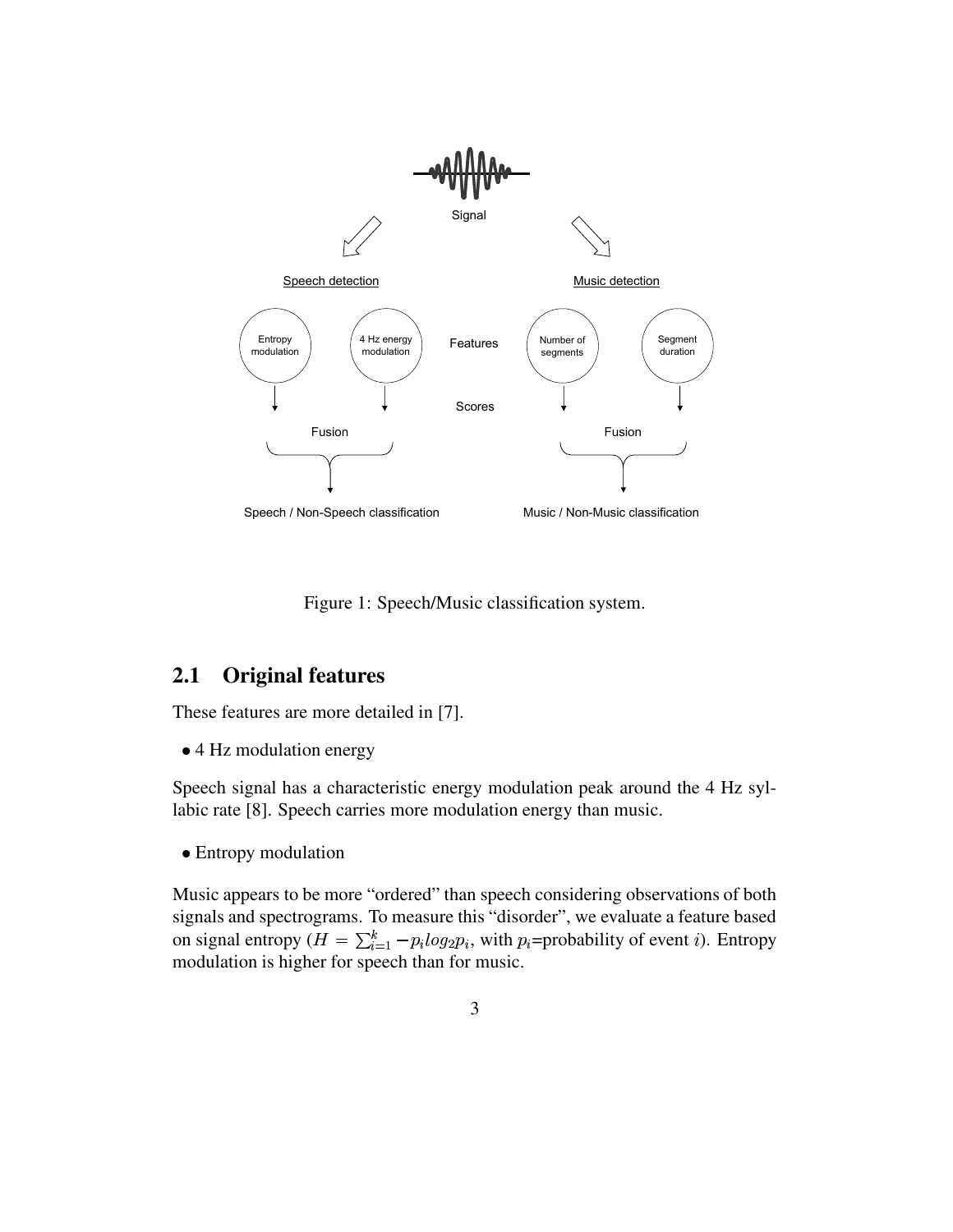• Segmentation features

The segmentation is provided by the "Forward-Backward Divergence algorithm" [9] which is based on a statistical study of the acoustic signal. Assuming that the speech signal is described by a string of quasi-stationary units, each one is characterized by an auto regressive gaussian model. The method consists in performing a detection of changes in the auto regressive parameters.

**Number of segments**: speech signal is composed of alternate periods of transient and steady parts. Meanwhile, music is more constant. The number of changes will be greater for speech than for music. To estimate this feature, we compute the number of segments on one second of signal, and we model it by gaussian laws.

**Segment duration**: segments are generally longer for music than for speech. We use segment duration as a feature. We decided that is appropiate to model sound duration by a gaussian inverse law [10]. The probability density function (pdf) is given by:

$$
p(g) = \sqrt{\frac{\lambda}{2\pi g^3}} * e^{\frac{-\lambda(g-\mu)^2}{2\mu^2 g}}, g \ge 0
$$
  
with  $\mu$  = mean value of g and  $\frac{\mu^3}{\lambda}$  variance of g.

### **3 Jingle classification system**

Our jingle classification system is divided in three principal parts, frequently used in pattern recognition problem: an acoustic preprocessing module, a detection module and an identification module (figure 2).



Figure 2: Jingle classification system.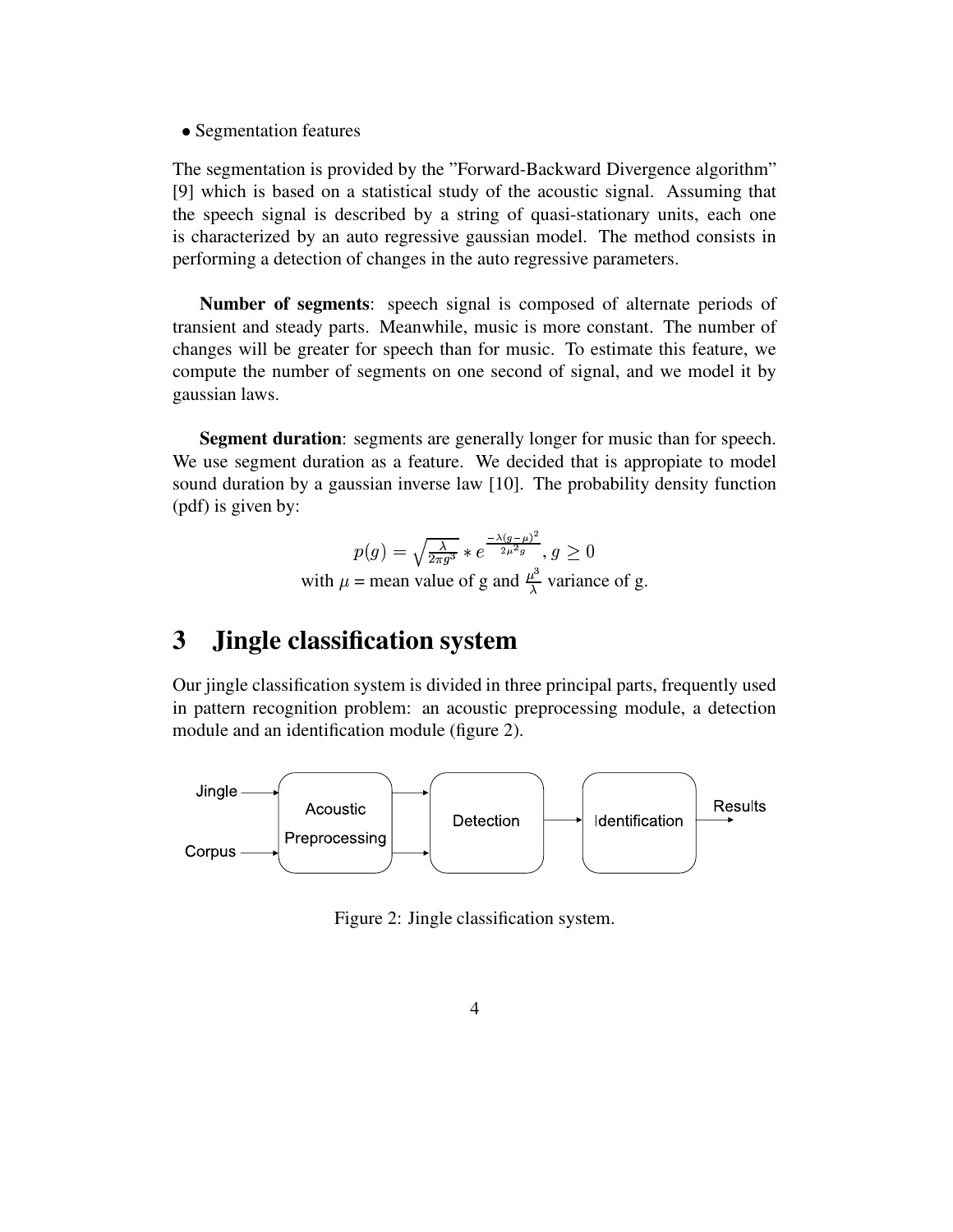#### **3.1 Acoustic preprocessing**

The acoustic preprocessing consists of a spectral analysis. The signal is windowed into frames of 32 ms in length, with adjacent frames overlapping by 16 ms. For each frame, we have an acoustic vector of 29 spectral coefficients: 29 output filters covering the frequency range 100 Hz - 8 kHz [11].

#### **3.2 Detection**

Jingle is characterized by a sequence of N spectral vectors which is called the "signature" of the jingle. The size N is the number of analysis frames. The detection consists in finding this sequence in the data flow. So the data flow is transformed into a sequence of spectral vectors. The jingle signature and the data flow (N adjacent vectors extracted) are compared using an euclidean distance.

We select the potential candidates by defining minimum values. We calculate the mean value of the distance. If the current value (jingle/flow distance) is lower than the half of this mean, we decide that it is a minimum value. We only keep as jingle occurence candidates, the local minima extracted on these minimum values. With this stage, we detect candidates who have the same spectral information as the reference jingle.

#### **3.3 Identification**

We have noticed that all minima, corresponding of the reference jingle, have a common particularity: they have, without exception, a fine width (figure 3). So, we analyse the peak width (L) of each detected local minimum.

- h the current value of the local minimum,
- L the peak width at the height H, where H is the height where we estimate the width peak. Naturally H and h must be tied.

If  $L < \lambda$  (threshold), the peak width is fine and the local minimum is a "good" jingle, else the candidate is rejected ("bad" jingle). This system is more detailed in [12].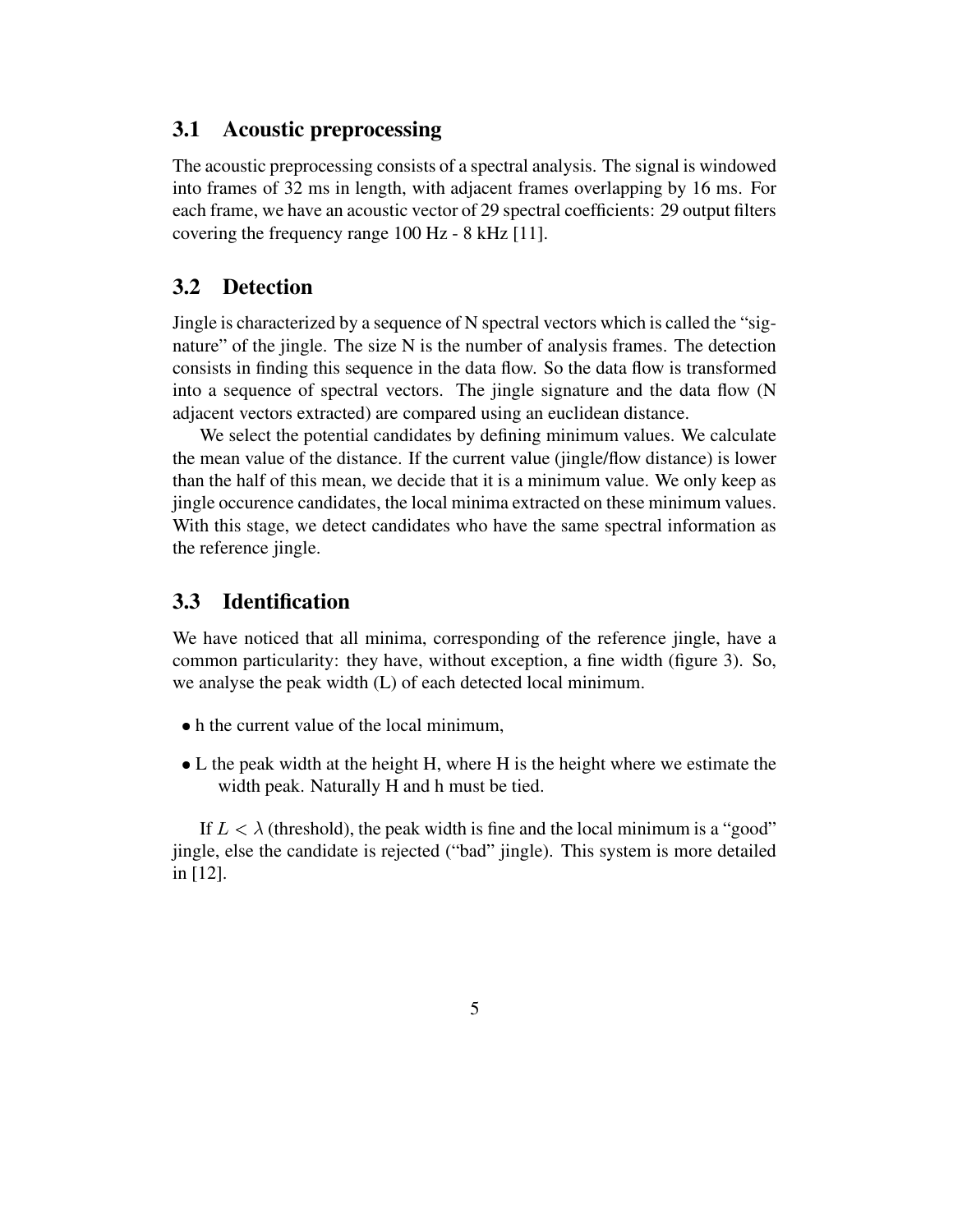

Figure 3: Jingle identification.

### **4 Key sound classification system**

Extraction of training vectors to estimate pdfs for applause and laugther models has been made in a separate way. The system is divided in three modules: acoustic preprocessing (cf. 3.1), training and classification.

### **4.1 Classification**

For each key sound, we have chosen to model the Class (Applause, Laugther) and the Non-class (Non-Applause, Non-Laugther) by a GMM. The classification by GMM is made by computing the log-likelihood among test vectors and each model of Class and Non-Class, assigning to vectors the label of the model with highest score. Following this classification phase, a phase of merging allows to concatenate neighboring frames having obtained the same label during the classification. A smoothing function is necessary to delete insignificant size segments and to keep relevant zones of sounds. This smoothing is 1000 ms.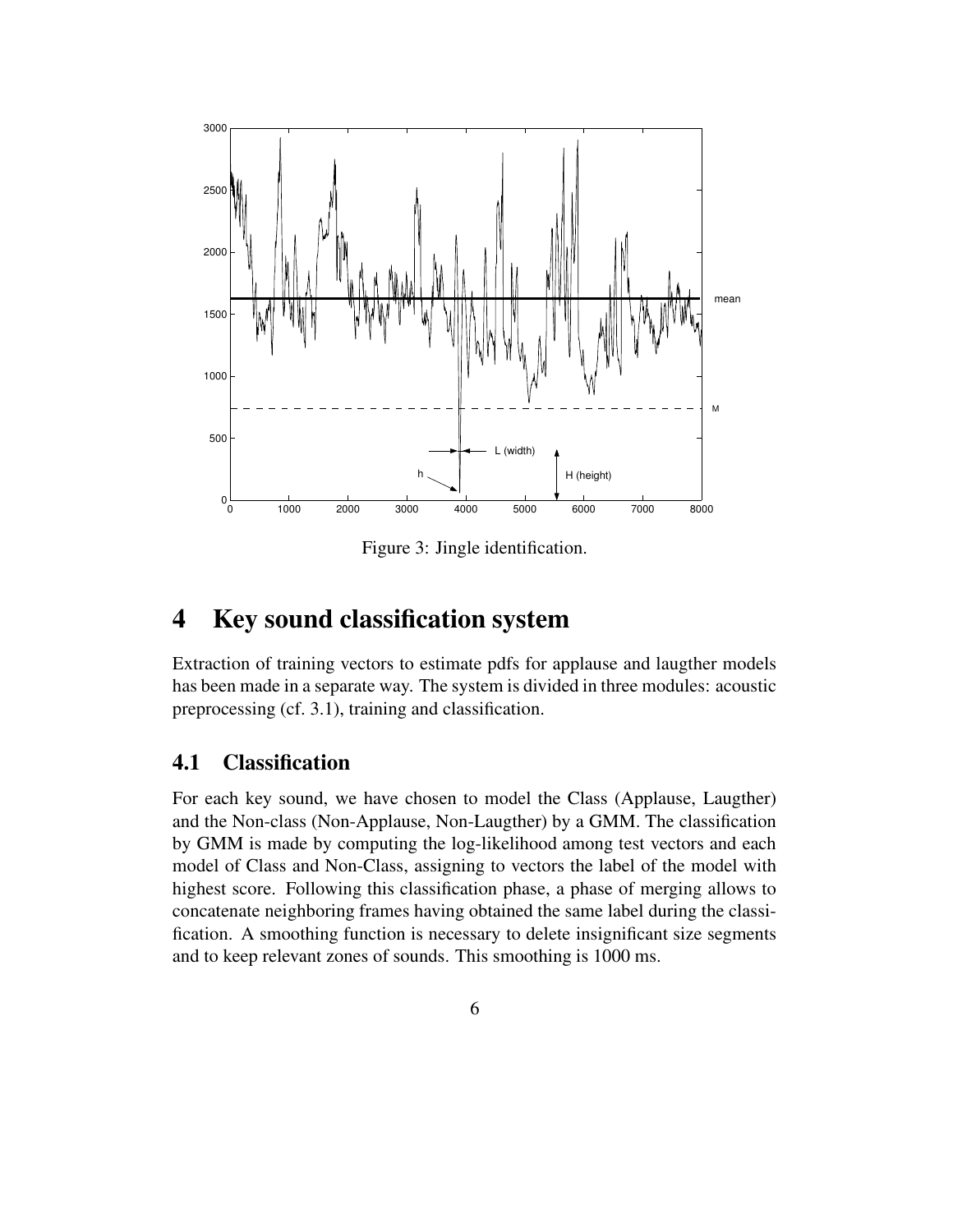#### **4.2 Training**

The training of GMM consists in an initial estimation of their parameters followed by an optimization step. The initialization step is performed using Vector Quantization (VQ) based on the algorithm of Lloyd [13]. The optimization of the parameters is made by the classic Expectation-Maximization (EM) algorithm [14]. After experiments, the number of gaussian laws in the mixture has been fixed to 64 for Applause model and 128 for Laughter model (figure 4).



Figure 4: Training of GMM.

### **5 Experimental results**

#### **5.1 Corpus**

Our database is very diversified. The speech/music system was trained with read speech (30 mn) and different kind of music excerpts (30 mn). In the RFI (Radio France Internationale) corpus we have TV and radio programs (news, songs, commercials, reports...) in 3 different languages: english, french and spanish. The total duration is about 12 hours from which we had about 7 hours of speech and 3 hours of music to test the speech/music and the jingle detection systems.

More than 50 different jingles appear on the whole database. Our goal is to detect, locate and identify only reference jingles. The reference jingle table is composed of 32 different key sounds extracted on the database. The detections may be identical to the reference one or superimposed to speech if the speaker speaks at the same time. Therefore we have to recognize 132 jingles among 200.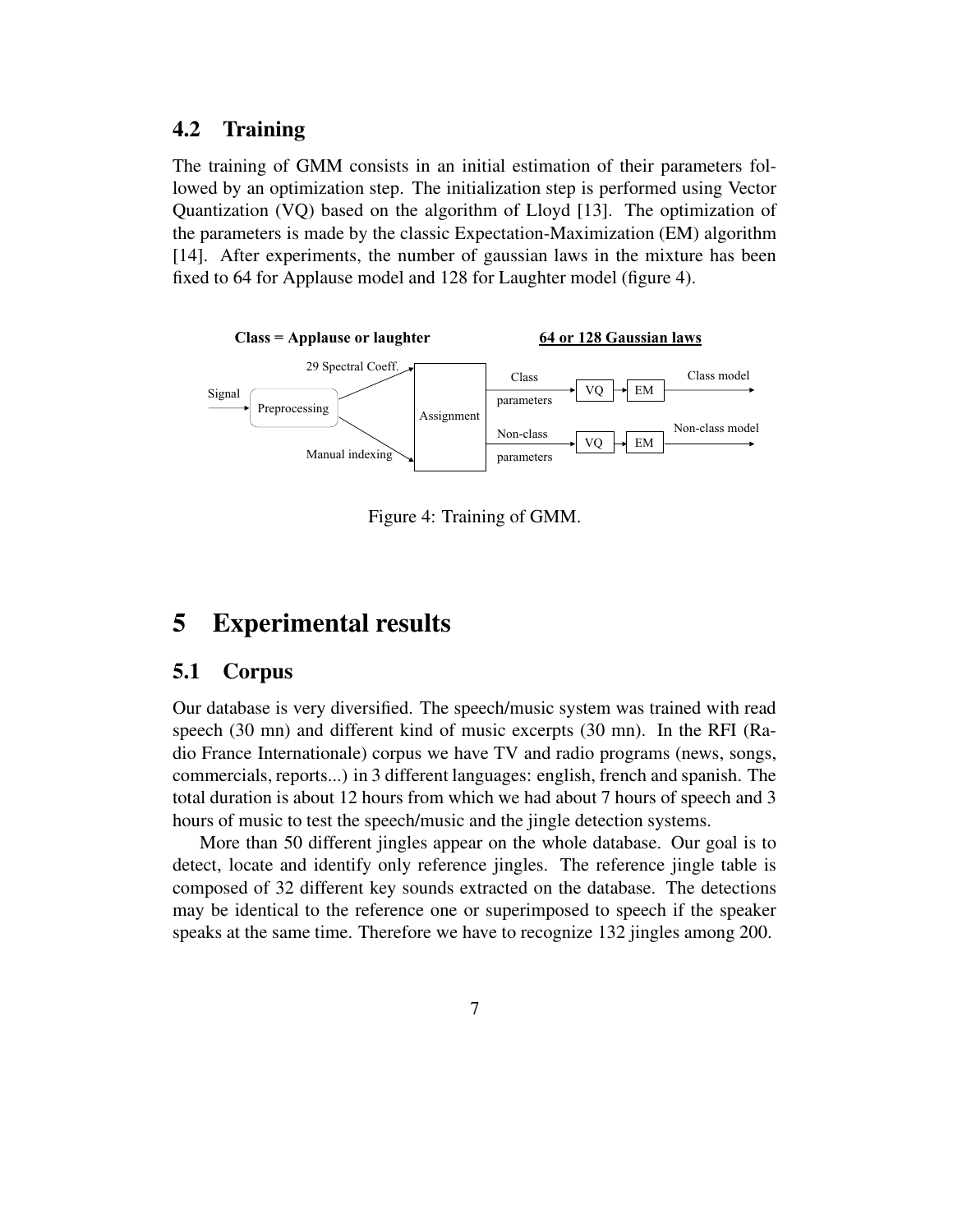For the key sound system, we used a 6 hours corpus from the TV show "le grand echiquier" (french variety, interviews, gags). We have used 3 hours for training from which we got 4 and 1 minutes of significant (long and clean signals) applause and laughter respectively. We have trained four models: Applause, Non-Applause, Laughter and Non-Laughter.

#### **5.2 Evaluation**

• Speech / Music classification system

We have tested separately all the parameters. The experiments (Table 1) provide similar accuracy (about 87 %) for entropy modulation and 4 Hz modulation energy. The number of segments gives about the same accuracy for music detection. Only the Bayesian approach with segment duration and Gaussian Inverse law gives a lower accuracy rate (78 %). The final performance of our system is 90.5 % of accuracy for speech detection and 89 % of accuracy for music detection.

| Features                     | Accuracy       |
|------------------------------|----------------|
| $(1)$ 4 Hz Modulation energy | 87.3%          |
| (2) Entropy modulation       | 87.5%          |
| (3) Number of segments       | 86.4%          |
| (4) Segments duration        | 78.1%          |
| $(1) + (2)$ Speech detection | $90.5\%$       |
| $(3) + (4)$ Music detection  | $\mathcal{O}'$ |

Table 1: *Speech / Music classification.*

- Jingle classification system

The detection is very good: we have no false alarm and only two omissions whereas there were other jingles in the database. Among 132 jingles which must be detected and identified, we have detected 130 (98.5% of accuracy). The two omitted jingles are completely recovered by speech. Considering this variety, the system has a correct behavior. That proves the robustness of our system.

During the evaluation phase, we have studied the precision of the detection. Differences between manual and automatic boundaries are no more than a half second. For an indexing task, the decision is generally taken on every second of the signal. This localization is amply sufficient.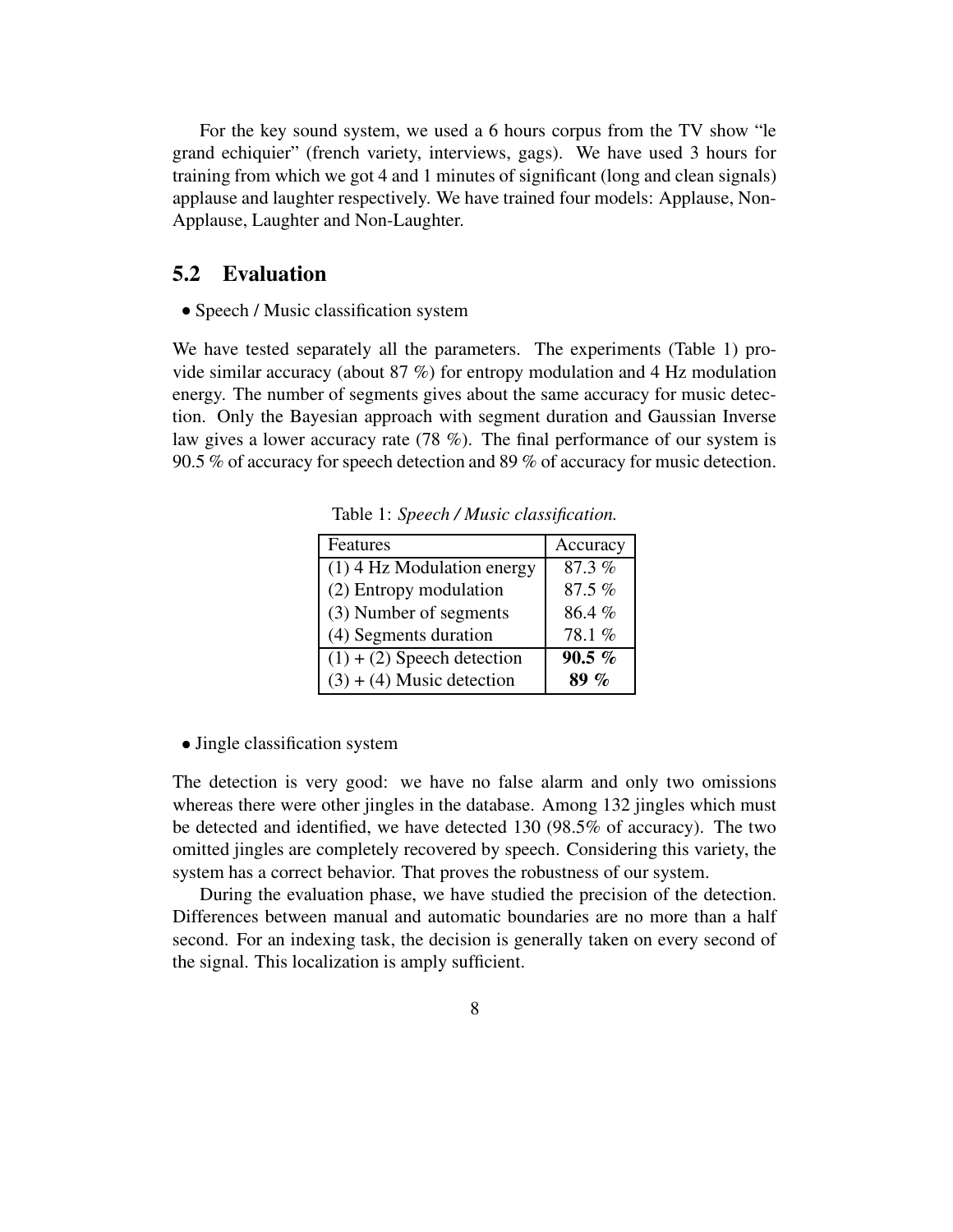• Key sounds classification system

Applause events are stable signals that are easy to detect even if their boundaries are not always precise, often mixed with music or shouts. For laughter, the main problem is to find a learning corpus that includes all possible ways of laughing. In our 3 hours test corpus we have 10 and 6 minutes of significant applause and laughter respectively to identify (Table 2). Our test results are explained as follows: we detect the most important events and we miss several applause and laughter signals that are not well defined or "polluted" with other informations.

| Features                    | Applause   Laughter |            |
|-----------------------------|---------------------|------------|
| Manual: significant segment | 72                  | 175        |
| Manual: total segment       | 144                 | 359        |
| Automatic                   | 97                  | 102        |
| Accuracy (NIST evaluation)  | $98.58\%$           | $97.26 \%$ |

Table 2: *Key sound classification.*

- Qualitative examples

Figure 5 gives an example of speech / music classification and jingle detection in the RFI corpus. We can note that the majority of jingles is classified as music. We have also noticed that applause often arrived after music (song). Figure 6 gives an example in a TV corpus.

|   | الىرى ئەراپلىشى بىلەن بىلەن بىلەن بىلەن ئەرەبىيەت ئايالىن ئەرەب بىلەن ئەرەب بىلەن ئەرەب بىلەن ئەرەب بىلەن ئەرە<br>ئايالى | HAN HILEN PER<br>$\mathbf{u}$ |        |     |  |
|---|--------------------------------------------------------------------------------------------------------------------------|-------------------------------|--------|-----|--|
|   | and the company of the company of the second                                                                             | واللايمانياتها                |        |     |  |
|   | music                                                                                                                    |                               | speech | (a) |  |
|   |                                                                                                                          | jingle                        |        | (b) |  |
| 5 | 10                                                                                                                       | 15                            | 20     | 25  |  |

Figure 5: Example of first partionning: (a) speech / music classification and (b) jingle detection.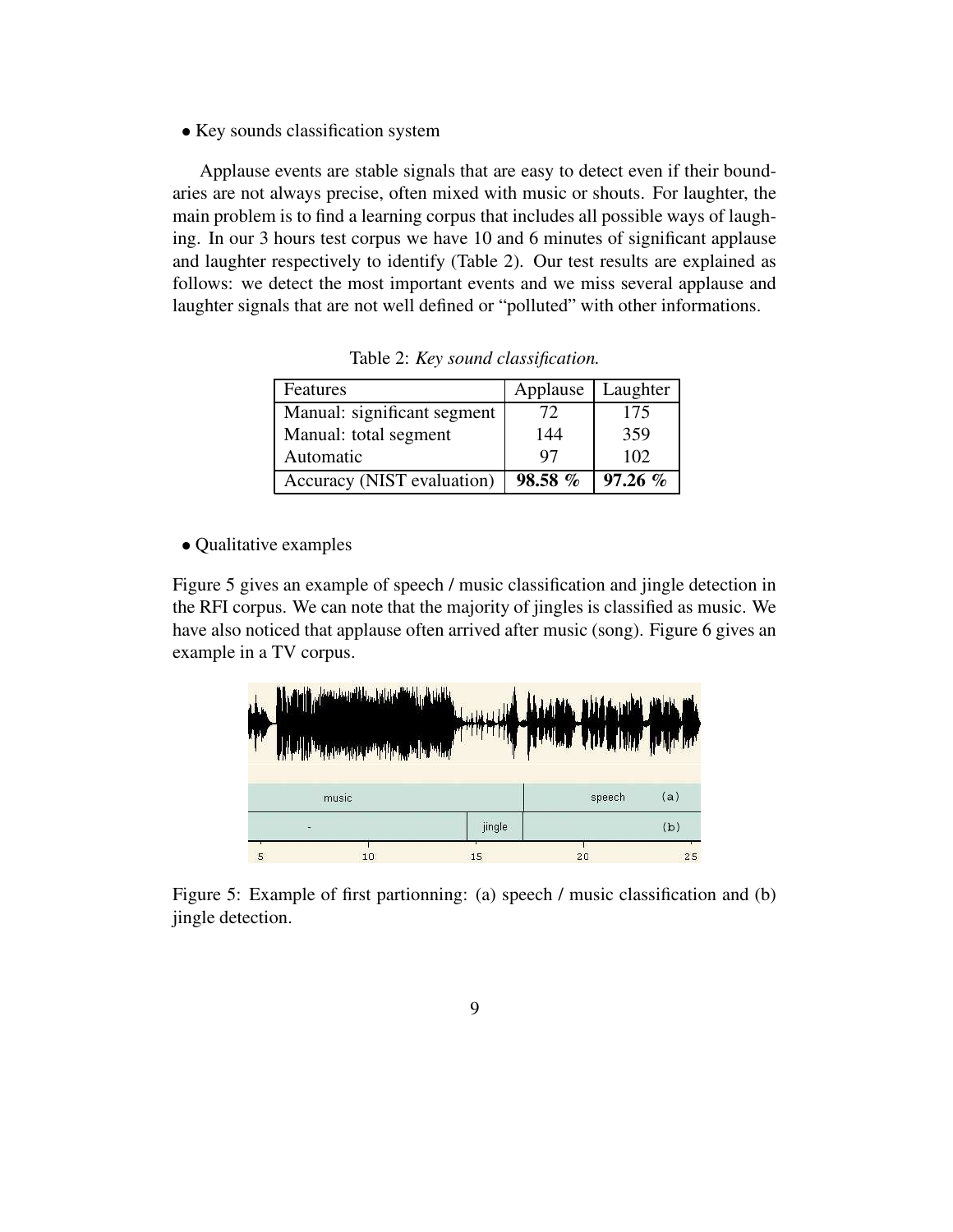|     |              | <u> Arlandsbruck i rendstallmander i debilde</u><br>أرزوا أبأن انترز أزوون وأأركنك لترخصان |      | All Color Party Law and All Color Law and Color Party of Party and |      |        |
|-----|--------------|--------------------------------------------------------------------------------------------|------|--------------------------------------------------------------------|------|--------|
| (a) | <b>Music</b> |                                                                                            |      | u                                                                  |      | Speech |
| (b  |              |                                                                                            |      | Applause                                                           |      |        |
|     | 7:10         | 7:15                                                                                       | 7:20 | 7:25                                                               | 7:30 |        |

Figure 6: Example of first partionning: (a) speech / music classification and (b) applause classification.

### **6 Discussion**

The first presented system is a speech/music classifier. We have processed four features: entropy modulation, number of segments, segment duration and 4 Hz modulation energy. Considered separately, all those features are relevant. The combination of those approaches allows to raise the accuracy rate up about 90%. Four features and four pdfs are sufficient. Note that training of these models was performed on personal database (different of the RFI database): This system is robust and task-independent.

Then, we describe a jingle classification system. This study is based on an euclidean distance in the spectral domain. The results are very satisfactory because we have no false alarm and only two missings (in extreme conditions). Our jingle system is real-time, robust, and have good results, so it is efficient.

The key sounds detection system based in differentiated modeling using gaussian mixture models gives encouraging results because we detect main trained events and we can easily extend it to identify other environment sounds.

Each primary component can be used for high-level description of audio documents, which is essential to index (or structure) program broadcasts (reports). This work could be extended by the adding of video track to perform sequences detection or by defining an audio-video jingle model.

### **References**

[1] J. Saunders, "Real-time discrimination of broadcast speech/music," in *International Conference on Audio, Speech and Signal Processing*, Atlanta, USA, May 1996, pp. 993–996, IEEE.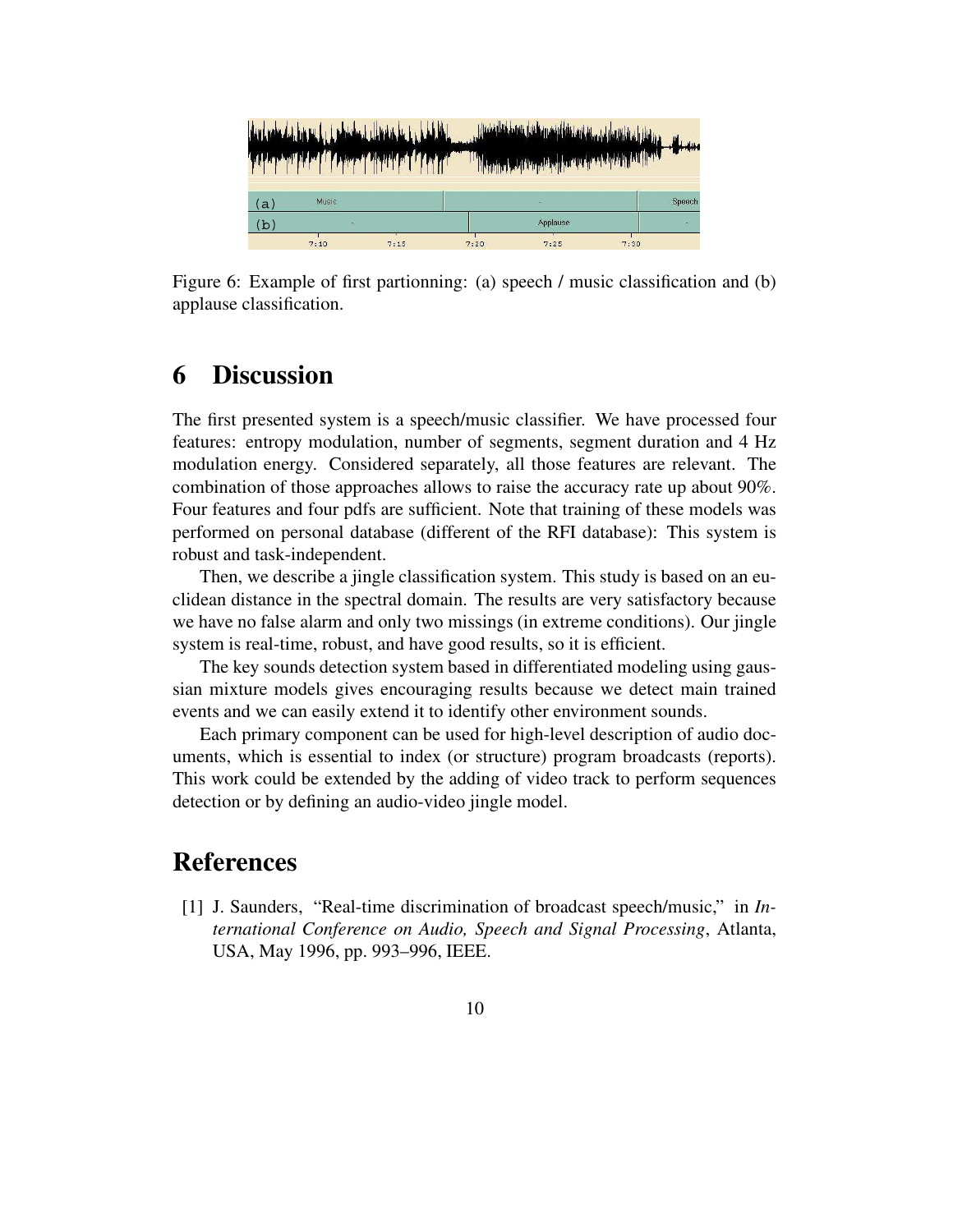- [2] E. Scheirer and M. Slaney, "Construction and evaluation of a robust multifeature speech/music discriminator," in *International Conference on Audio, Speech and Signal Processing*, Munich, Germany, Apr. 1997, pp. 1331– 1334, IEEE.
- [3] J. Foote, "Automatic audio segmentation using a measure of audio novelty," in *IEEE International Conference on Multimedia and Expo*, New-York, USA, 2000, pp. 452–455, IEEE.
- [4] M. J. Carey, E. J. Parris, and H. Lloyd-Thomas, "A comparison of features for speech, music discrimination," in *International Conference on Audio, Speech and Signal Processing*, Phoenix, USA, Mar. 1999, pp. 149–152, IEEE.
- [5] R. Amaral, T. Langlois, H. Meinedo, J. Neto, N. Souto, and I. Trancoso, "The development of a portuguese version of a media watch system," in *European Conference on Speech Communication and Technology*, Aalborg, Denmark, Sept. 2001.
- [6] J. Carrive, F. Pachet, and R. Ronfard, "Clavis a temporal reasoning system for classification of audiovisual sequences," in *Proceedings of Content-Based Multimedia Information Access (RIAO) Conference*, Paris, France, Apr. 2000.
- [7] J. Pinquier, Jean-Luc Rouas, and R. André-Obrecht, "Robust speech / music classification in audio documents," in *International Conference on Spoken Language Processing*, Denver, USA, Sept. 2002, vol. 3, pp. 2005–2008.
- [8] T. Houtgast and J. M. Steeneken, "A review of the mtf concept in room acoustics and its use for estimating speech intelligibility in auditoria," *Journal of the Acoustical Society of America*, vol. 77, no. 3, pp. 1069–1077, 1985.
- [9] R. André-Obrecht, "A new statistical approach for automatic speech segmentation," *IEEE Transactions on Audio, Speech, and Signal Processing*, vol. 36, no. 1, Jan. 1988.
- [10] N. Suaudeau and R. André-Obrecht, "An efficient combination of acoustic and supra-segmental informations in a speech recognition system," in *International Conference on Acoustics, Speech and Signal Processing*, Adelaide, ´ Australie, April 1994, IEEE.